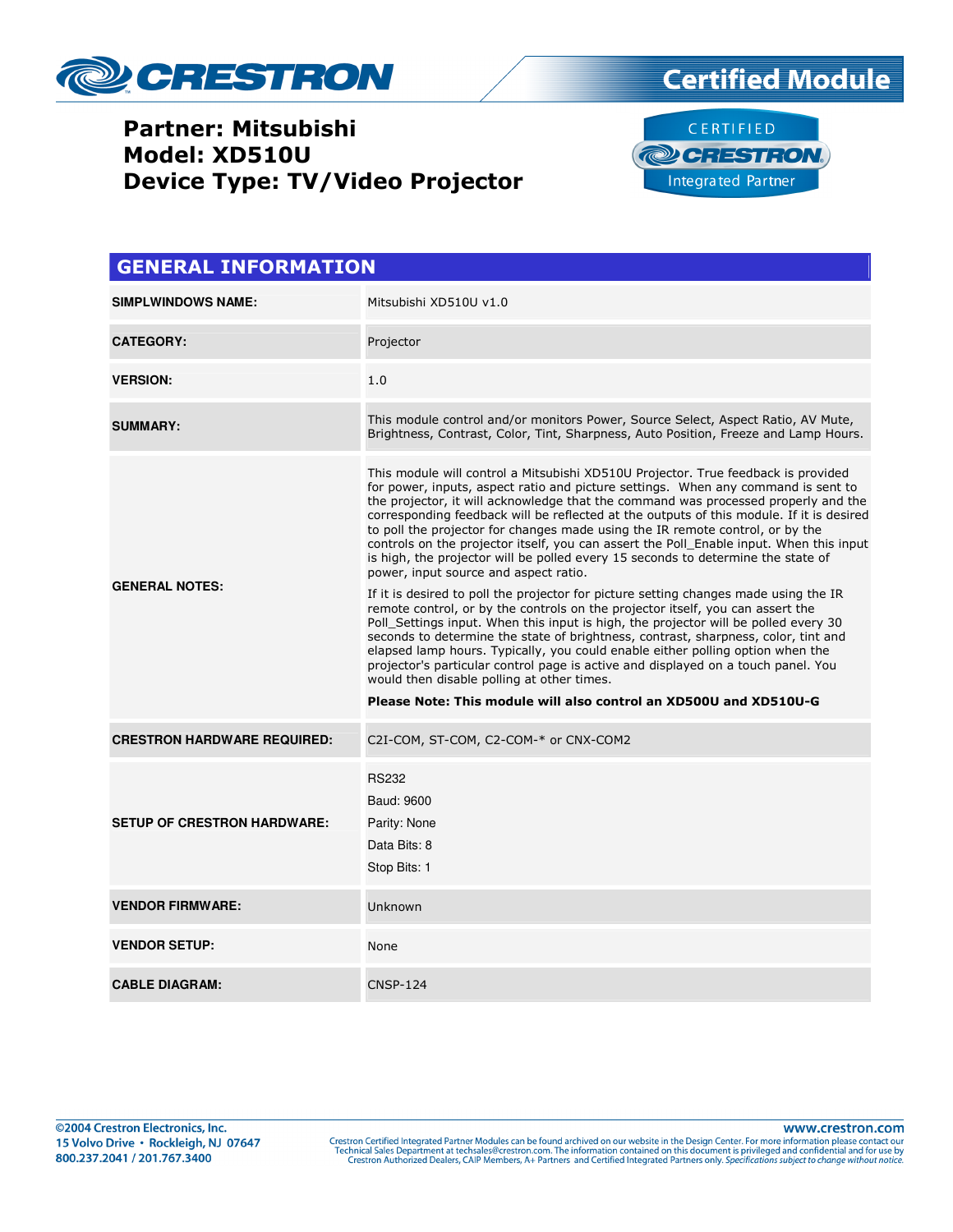

©2004 Crestron Electronics, Inc. 15 Volvo Drive · Rockleigh, NJ 07647 800.237.2041 / 201.767.3400

www.crestron.com

Crestron Certified Integrated Partner Modules can be found archived on our website in the Design Center. For more information please contact our Technical Sales Department at techsales@crestron.com. The information contain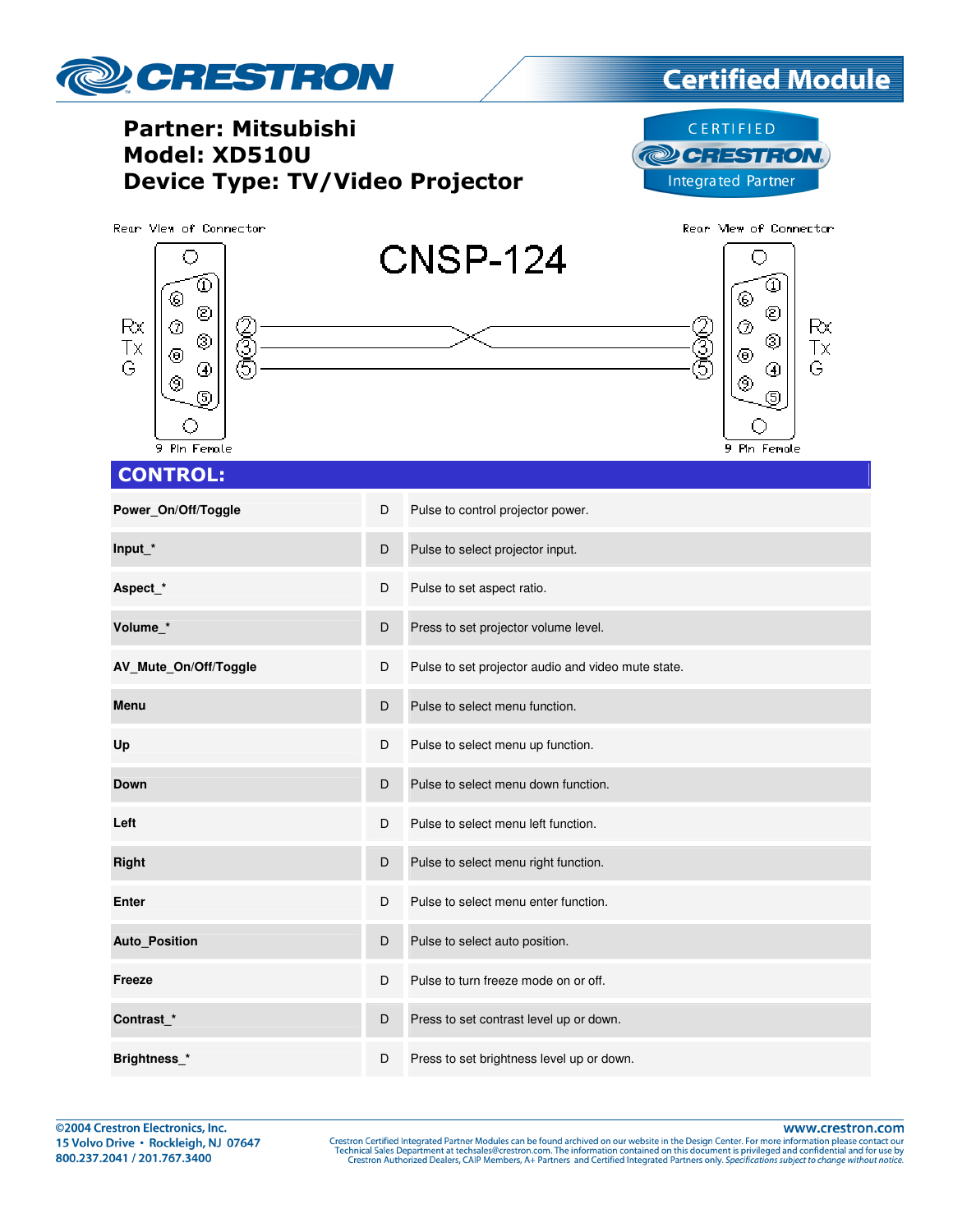

## Partner: Mitsubishi Model: XD510U Device Type: TV/Video Projector



**Certified Module** 

| Color *              | D | Press to set color level up or down.                                                  |
|----------------------|---|---------------------------------------------------------------------------------------|
| Sharpness *          | D | Press to set sharpness level up or down.                                              |
| Tint *               | D | Press to set tint level up or down.                                                   |
| Poll Enable          | D | Latch high to enable polling of power, input selection, and aspect setting every 15s. |
| <b>Poll Settings</b> | D | Latch high to enable polling picture settings every 30s.                              |
| <b>From Device\$</b> | S | Serial data signal to be routed from a 2 way com port.                                |

| D | Feedback indicating projector power status.                   |
|---|---------------------------------------------------------------|
| D | Feedback indicating which input is currently being displayed. |
| D | Feedback indicating projector's current aspect ratio setting. |
| A | Indicates projector volume level for bargraph.                |
| A | Indicates projector contrast level for bargraph.              |
| A | Indicates projector brightness level for bargraph.            |
| A | Indicates projector color level for bargraph.                 |
| A | Indicates projector sharpness level for bargraph.             |
| A | Indicates projector tint level for bargraph.                  |
| A | Indicates the projector's current lamp hour usage.            |
| S | Serial commands to be routed to a 2 way com port.             |
|   |                                                               |

| <b>TESTING:</b>                            |             |
|--------------------------------------------|-------------|
| <b>OPS USED FOR TESTING:</b>               | v3.155 1240 |
| SIMPL WINDOWS USED FOR TESTING: $v2.10.24$ |             |

www.crestron.com Crestron Certified Integrated Partner Modules can be found archived on our website in the Design Center. For more information please contact our<br>Technical Sales Department at techsales@crestron.com. The information contain